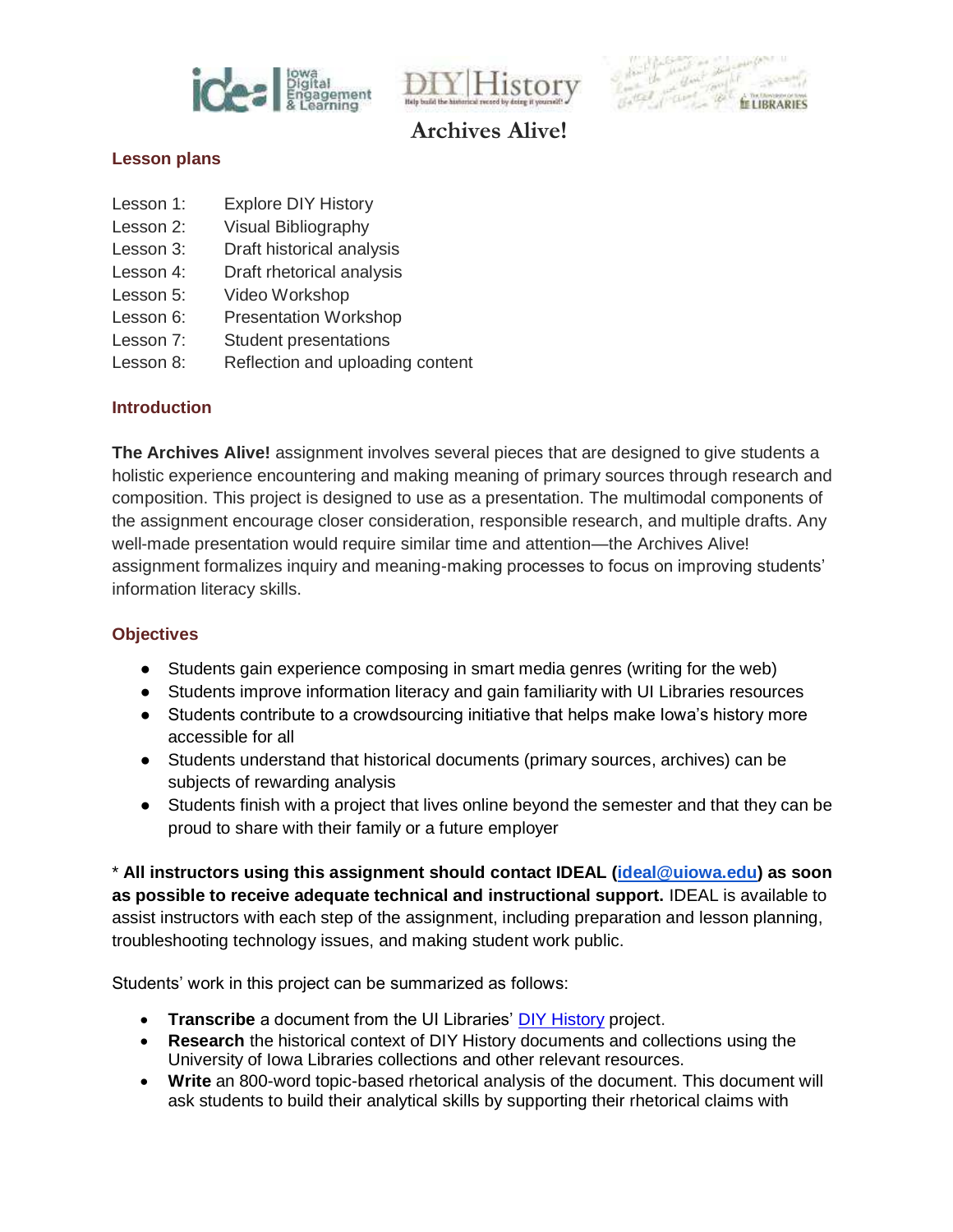





historical research. Previous semesters have asked students to consider food's representation in different contexts, but suggested topics will change each year.

- **Record** a 1:30 to 3-minute video in which to walk the viewer through the document transcribed and the analysis comparing it to another text.
- **Present** this work in a 6-7 minute PowerPoint[, Prezi,](https://prezi.com/) o[r Haiku Deck.](https://www.haikudeck.com/)
- **Tweet** (optional) one interesting fact learned in the process of completing the assignment.
- **Write** a follow-up 400-word reflection.

Suggestions for lesson plans and approaches follow. Adapt them to your course focus, your course's meeting times, and your students' interests and abilities.

## **Lesson 1: Explore DIY History**

- 1) Tour DIY History with your students. Focus on the documents relevant to the semester or a set of documents relevant to your course's focus.
- 2) Have students describe their own experience with handwriting and reading handwritten text.
- 3) Look at a few student projects in the [Archives Alive! series](http://ir.uiowa.edu/ideal_archivesalive/) in the University of Iowa's Institutional Repository and at the Libraries' model project [here.](http://www.kaltura.com/index.php/extwidget/preview/partner_id/1004581/uiconf_id/15920232/entry_id/0_bxo207kw/embed/legacy?)
- 4) Give students the Archives Alive assignment. Discuss it in class or assign it as homework.
- 5) Homework or in-class work:
	- Students should create a log-in to access the [DIY History](http://diyhistory.lib.uiowa.edu/) site
	- Students should select the document they want to transcribe and analyze
	- Students must type their name in the transcription box and save it as a draft this will prevent others from transcribing the same document--but students should remove their name when their transcription is finished
	- Though students should be able to return to their previously transcribed pages using the DIY History dashboard tool, they should also copy the URL of their document and keep it—they will need it for the rest of the assignment (suggestion: have students post the URL to your course website or e-mail you the URL so that you can compile them)

## **Lesson 2: Visual Bibliography: Exploring Historical Context**

- 1) Show students [Coggle](https://coggle.it/) and explain its relevance to the assignment
	- The Coggle functions as both a visual concept map and bibliography -- a place where students can brainstorm, collect, and then organize (and re-organize) the resources they find related to their transcribed DIY History document.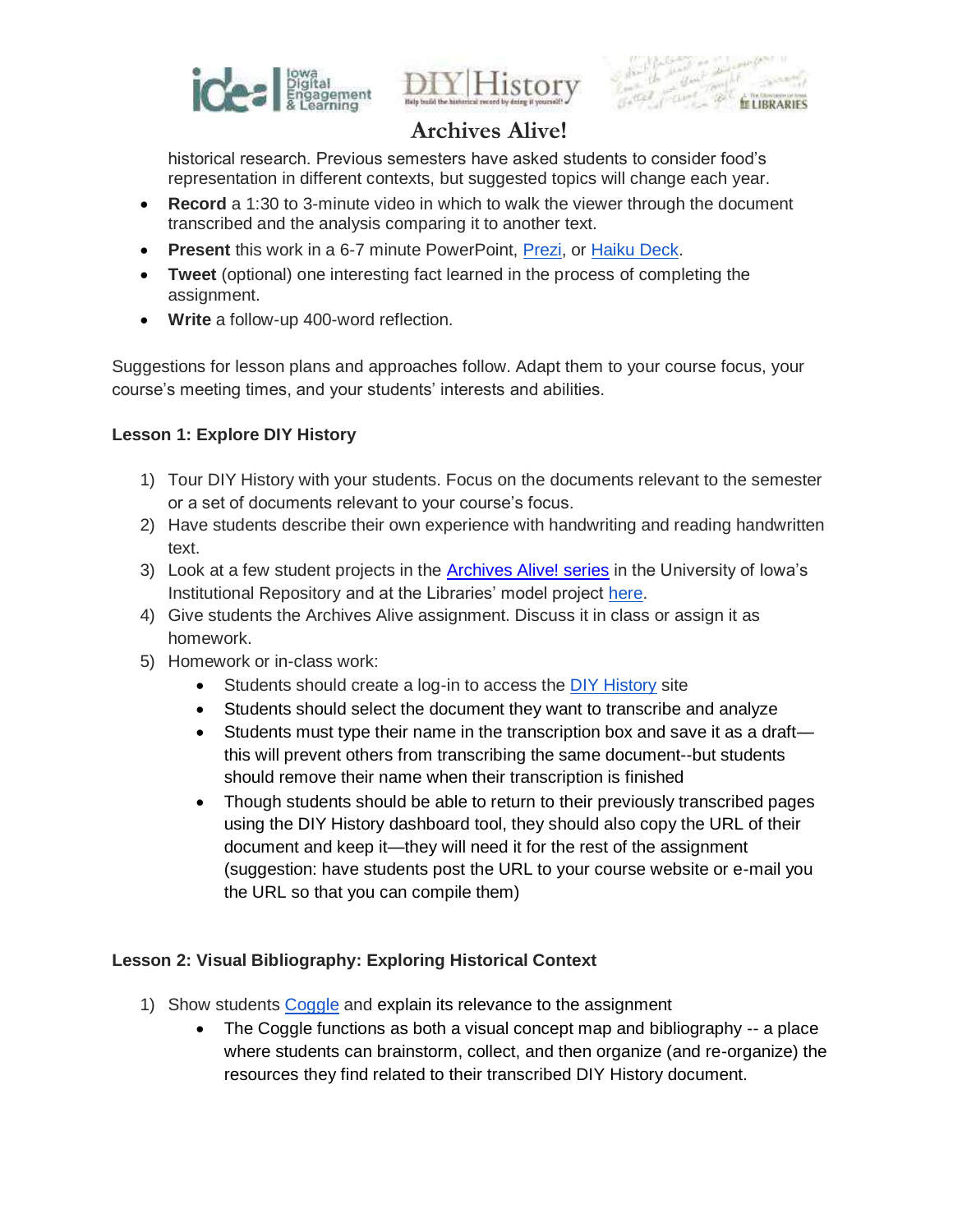





- Students can store Coggles alongside other documents in their Google Drive (information on how to do this [here\)](http://bloggle.coggle.it/coggles-in-google-drive/), and they can take screenshot images to post to the course blog or icon site.
- 2) After creating a Coggle account, students place their DIY History document title and document URL in the center of a new Coggle.
- 3) Show students how to research the historical context of the document using the [Collections Guide Search Tool](http://collguides.lib.uiowa.edu/search.php) and th[e DIY History Subject Guide](http://guides.lib.uiowa.edu/diyhistory)
	- As students transcribe their document, encourage them to notice pertinent dates, phrases, names, etc. that might help them better understand the historical context surrounding their documents.
	- Have students explore the 'Researching Historical Context' tab on the DIY [History Subject Guide page](http://guides.lib.uiowa.edu/diyhistory/historicalcontext) 
		- Encourage students to look at the example provided from the Gilbert [Haugen correspondence](http://diyhistory.lib.uiowa.edu/transcribe/2967/62576) on women's suffrage.
	- As students locate resources related to their document they add them to their **Coggle**
	- Encourage students to develop an organizational scheme for their Coggle by changing the color of branches to represent different types of information/resources. Depending on your learning objectives, you might ask your students to organize their resource by format, author, etc. Given that students are working with primary sources and asked to refer to additional primary and secondary sources to develop an understanding of historical context, you might use this as an opportunity to discuss the differences between primary and secondary resources.
- 4) Discuss differences between primary and secondary sources
	- Describe as best you can how these resources were created. How did they get to the libraries? What about the process of their creation make you confident this is a good source to use for your assignment?
	- Within their own Coggle, students distinguish primary and secondary sources by developing an organizational scheme using space and color.
- 5) Homework:
	- Students finish their transcriptions
	- Students draft their historical contextualizations and post them to the course website

## **Lesson 3: Discussing the historical analysis draft**

Before this lesson, students should have completed their transcription and step 1 of their written analysis.

1) Begin with a discussion of the transcription process.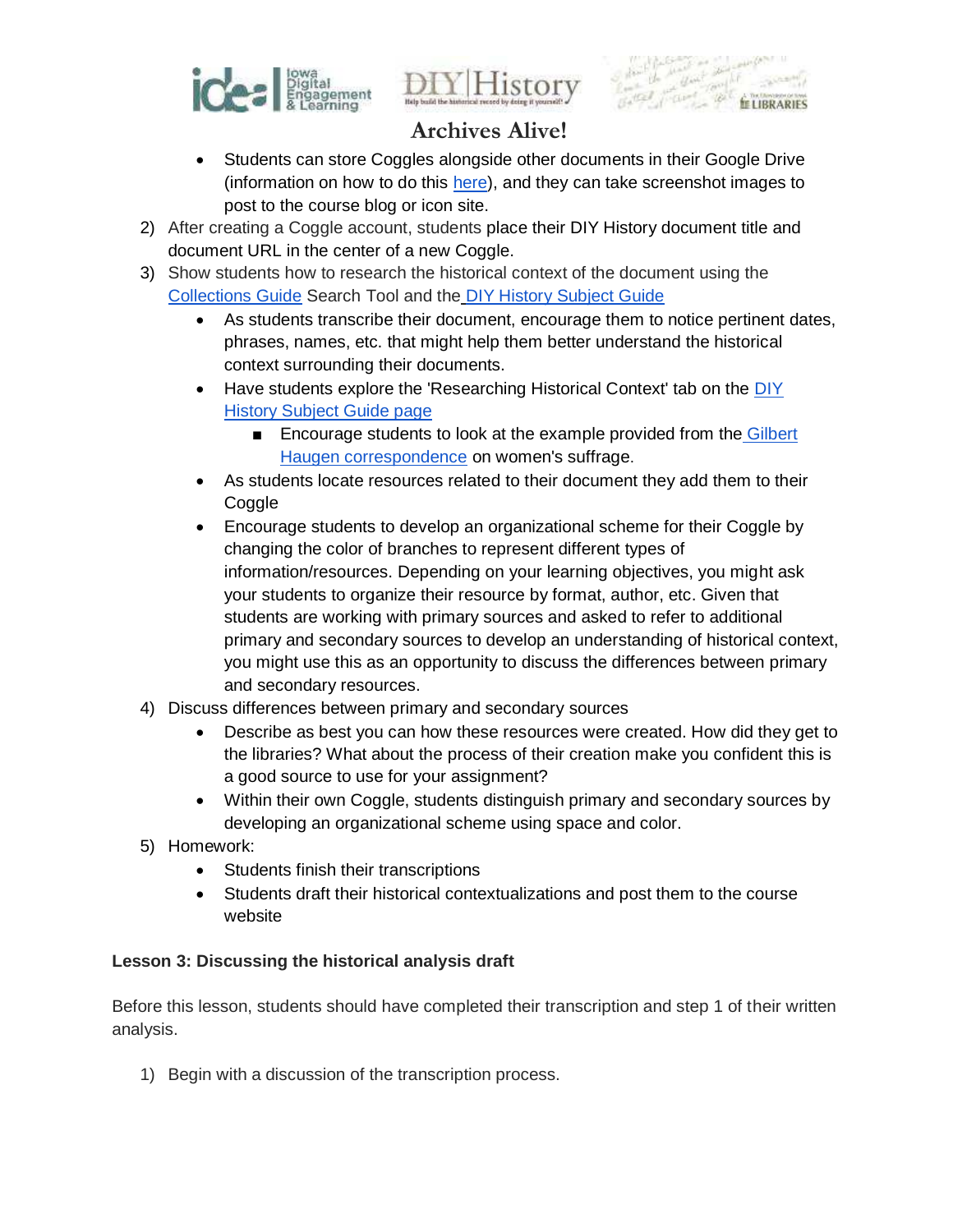





- A possible question to pose: What surprises, discoveries, or difficulties did students encounter in the process?
- 2) Students divide into groups of three and share step 1 of their written analysis (historical contextualizations) and their Coggle.
	- How can the writer fill in details to more thoroughly or compellingly tell the story of time and place?
	- What additional research approaches might the writer use to develop their historical contextualization?
	- What questions are left unanswered by the contextualization?
- 3) Each student group nominates one person to briefly show the class their Coggle (in progress) and describe their research processes.
	- What did they find and where?
	- Encourage students to share helpful ideas and resources. You might ask students if they found any particularly useful databases, articles, or books, or if they found a search term particularly valuable. Also encourage students to share any challenges they faced while conducting their research.
	- You might collaborate with a librarian in for this class session so that together you can better assist students with any additional research challenges as well as suggest additional resources and tools students might explore to help broaden or focus their research on the historical context of their document. Please contact Undergraduate Engagement Librarian, Katie Hassman [\(katie](mailto:katie-hassman@uiowa.edu)[hassman@uiowa.edu\)](mailto:katie-hassman@uiowa.edu)
- 4) Looking forward to when they have to draft the next portion of their analysis, lead a discussion in which students brainstorm ways in which their historical contextualization will help them form a rhetorical analysis:
	- How do time and place shape rhetorical approaches? How do time and place reveal the goals of the author of the document and the values or commonplaces he/she was operating under?
	- *Note: this can also be completed as a brainstorming free write, or a "think, pair, share" activity*
- 6) Reiterate the research expectations of the assignment with respect to using historical context to understand rhetorical approaches.
- 7) Homework:
	- Students draft the rhetorical analysis portion of their analysis.

## **Lesson 4: Discussing the rhetorical analysis draft**

Before this lesson students should have drafted step 2 of their written analysis.

1) Have students "think, pair, share"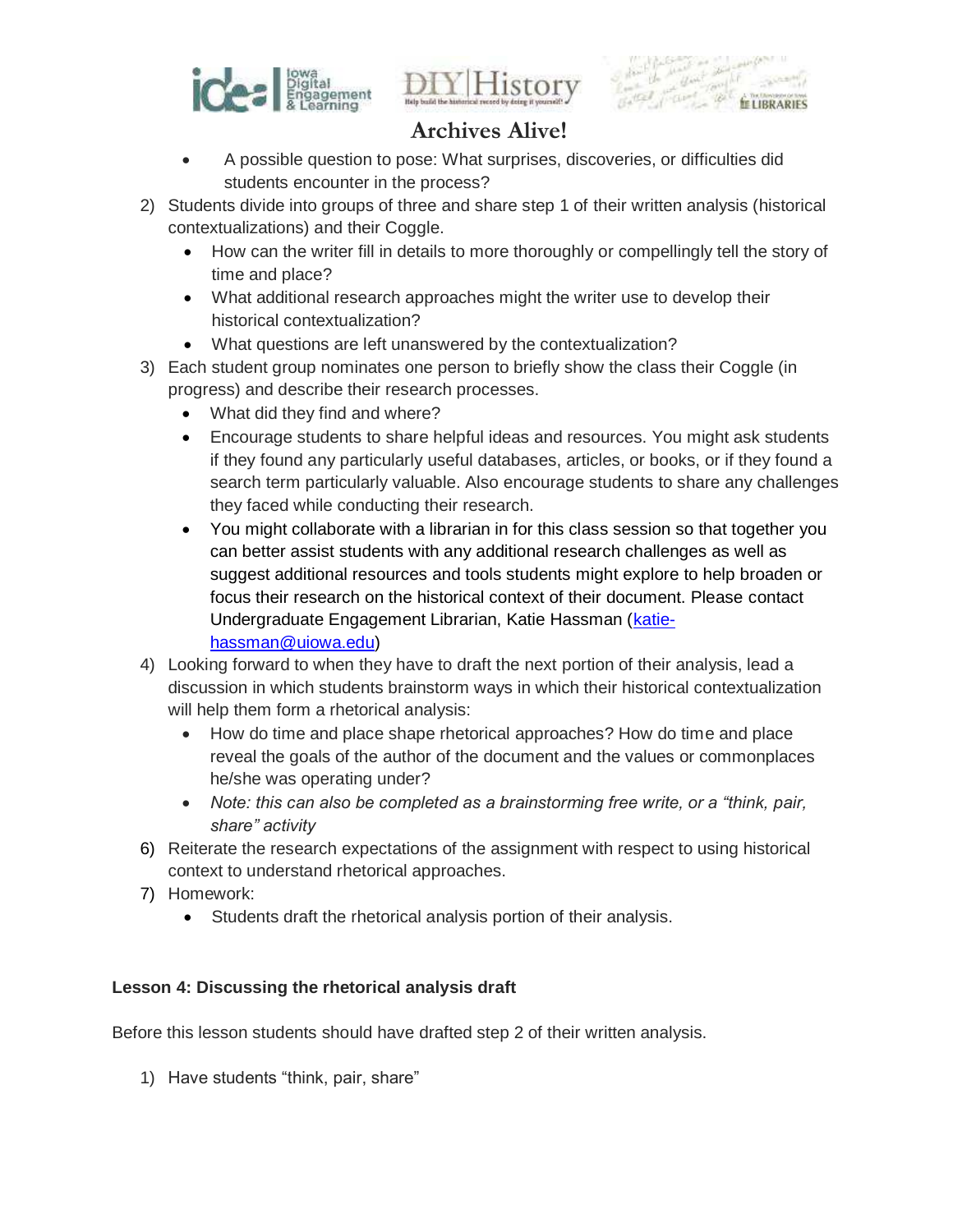



• On their own, students think about the rhetorical concepts they used in their draft analysis. What were the rhetorical terms they used to make sense of the document and how did they apply those terms?

**LELIBRARIES** 

- Students partner up (or in groups of 3) and discuss how they applied rhetorical concepts in their efforts to understand the persuasion of their documents.
- Every group reports to the rest of the class to describe similarities and differences they observed in the approaches to analysis. What did they learn from each other?
- 2) Ask students to share how they would go about accomplishing a similar rhetorical purpose to the one their document writer hoped to achieve. What media would they choose? What would be their approach? How different or similar is the medium and approach they would use to that of their document writer? Discuss the pros and cons of different media and approaches as related to the rhetorical purpose.
- 3) Discuss screencast videos. How is a screencast different from other videos? What is possible in a screencast that is not in a regular video? What is not possible in a screencast? How does that limit or define the rhetorical strategies of the creator?
	- Discuss what each video you examine does well and how it might be improved
	- Students may also discuss in pairs or free write to consider what techniques might be best suited to showcasing their archival document.
- 4) Show your students where to find the "how to" resources for composing a Ken Burns effect video in various software applications. These can be found on the IDEAL website on the [Archives Alive! project page.](http://ideal.uiowa.edu/projects/#archives-alive)
- 5) Homework:
	- Students compose their screencast videos and begin revisions to their written analyses. Point students toward these video tutorials as resources: [The Ken](https://www.youtube.com/watch?v=gxBuQ1ew-Io)  [Burns Effect with iMovie,](https://www.youtube.com/watch?v=gxBuQ1ew-Io) [PhotoStory3,](https://www.youtube.com/watch?v=w12mZsStlDU) [Adobe Premiere](https://drive.google.com/file/d/0By2PNqVBxbgQaGhPMW94MUhHZzA/edit)

## **Lesson 5: Video workshop**

- 1) Students discuss the discoveries and difficulties they encountered while composing videos.
- 2) Troubleshoot. Students who are having difficulties should work with peers who are equipped to help.
- 3) Discuss revisions to videos, rhetorical analyses, and historical contextualization.
	- Students should revise the collection of their work based on the assignment sheet's requirements.
	- Students should work to make the webpage or document where they collect their project's artifacts visually appealing and cohesively focused.
- 4) Homework:
	- Students prepare their draft presentations 6-8 minute presentations with slides or images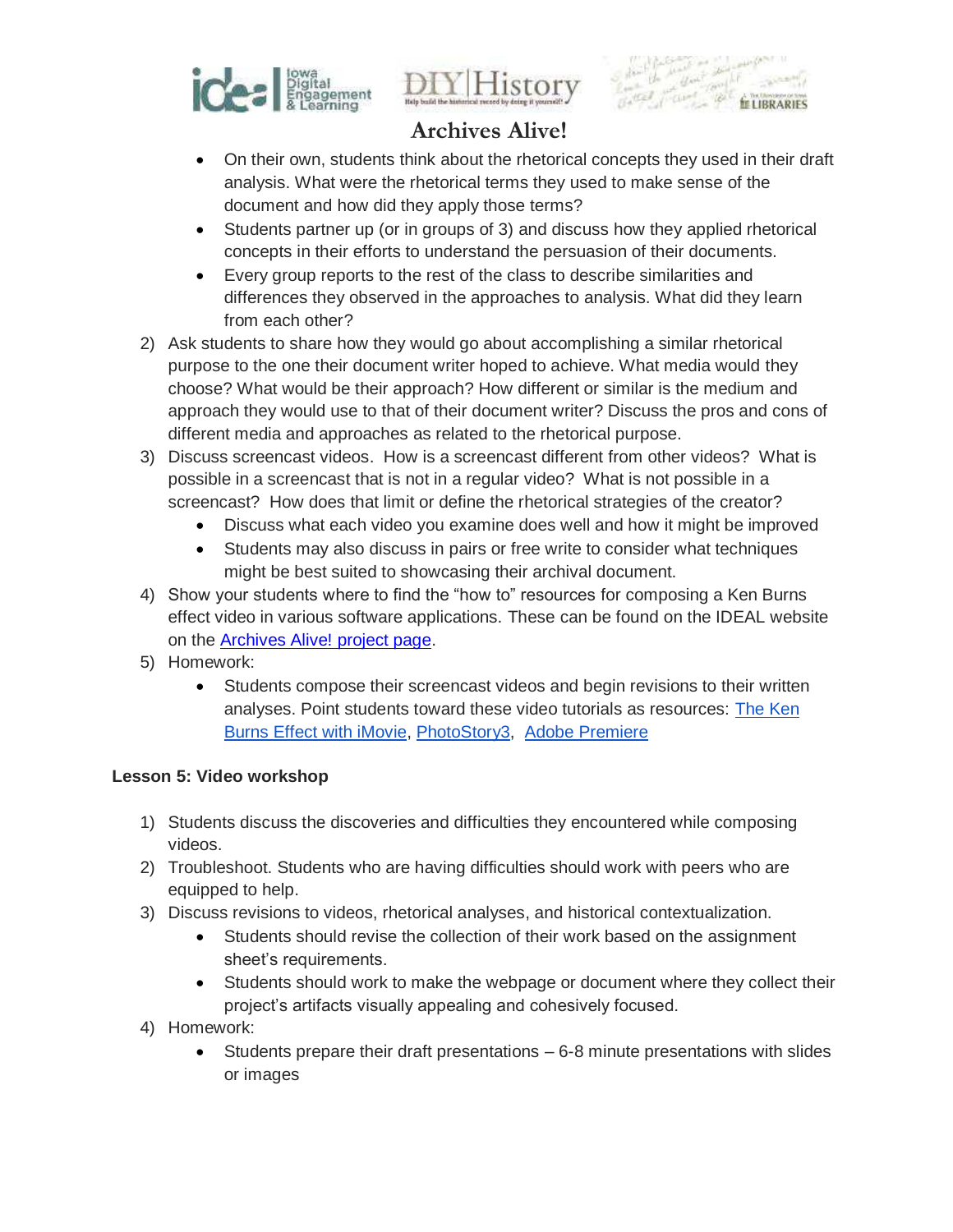





- Hint: teach students to avoid using words on slides and instead to use images paired with a handful of words only if necessary
- 5) IDEAL will create a folder for your course in SharePoint. \*\*\*You must be in contact with IDEAL so that they are aware you are using this assignment. You will share the link with your students, and they will upload their video project there. You and students can use that SharePoint folder to play video content.
	- Students have the option of placing their projects on the IDEAL website, where they will be featured alongside other responses to the assignment.
	- Direct students to the [IDEAL project release form](https://uiowa.qualtrics.com/jfe/preview/SV_3kNDLnbgLXfuinr) and let them know they must submit the form to have their work displayed publicly
	- N.B.: you may not require or offer incentives (such as extra credit) for uploading projects to the IDEAL site. Students must opt in.
	- You may tell students that including their project on the website will allow them to easily share it with others, will create an impressive showcase for their hard work, and will give them an online publication.

## **Lesson 6: Presentation workshop**

- 1) In groups of three, students run through their whole presentations with slides.
- 2) Peers respond with constructive feedback for revision.

Consider providing a worksheet with questions and blank space for students to record commentary on each other's presentation.

## **Lesson 7: Student presentations**

- 1) Students deliver presentations during class time. This may take more than one class meeting.
- 2) If at all possible, hold presentations in a public venue such as the Library Learning Commons. To reserve a space for presentations in the Learning Commons, write to the Learning Commons Coordinator, Brittney Thomas, at [Brittney-Thomas@uiowa.edu.](mailto:Brittney-Thomas@uiowa.edu) Let her know that you want to reserve an open area for class presentations. Give her the dates and times and number of students. Also describe any special considerations.
- 3) You may want to require students in the audience to pose questions or hold discussion following each presentation, or, if time is dear, you can limit discussion to one question as the next student presenter sets up.

## **Lesson 8: Reflection and uploading content**

1) Assign the short written reflection. Have students focus on their learning as related to the objectives you think are most important in the assignment.